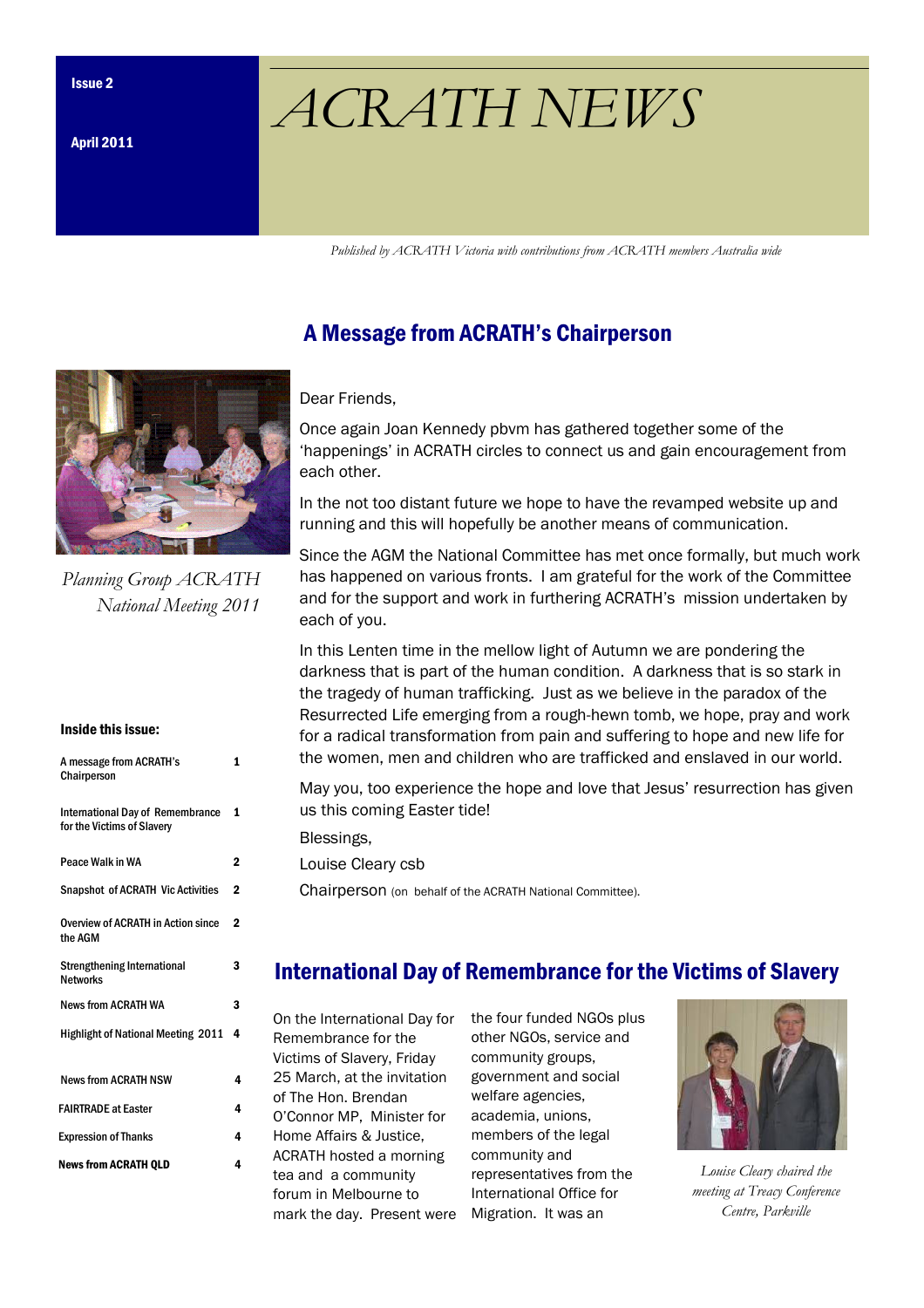#### International Day of Remembrance (cont from p. 1) Peace Walk in WA

opportunity to open dialogue around services needed for trafficked and enslaved people and about other initiatives that could address and curb this crime in our society. The Minister announced that expressions of interest are being called for a \$2,000,000 grant to raise the awareness of labour trafficking.



Peace Walk

prayer. There are several bridges in Brandon Park and these provided an apt symbol for our reflection.

As part of our continued commitment to women who are being trafficked ACRATH WA had a table of beautifully crafted handwork from the Trading Circle for sale. All participants had brought some 'cultural' food to share and this helped us to connect in friendship with each other".

### A snap-shot of some ACRATH Vic activities

On 27 March members of ACRATH Victoria attended a concert given by the opera singer Merlyn Quaife and her accompanist Andrea Katz. They believe in the power of words and music to make a difference. This ACRATH fundraiser raised \$3,324 for Tenaganita, a Malaysian agency which advocates for victims of trafficking. On 22 February Carol Hogan sss attended the launch of "traffic free" Mars bars in Australia. Mars will now use Rainforest Alliance certified cocoa in all their mars bars.

On 3 March Christine Carolan and Noelene Simmons sm (NSW) met in Canberra with 2 ministerial advisers to explore the rights of trafficked people to access English classes at TAFE and to have access to financial compensation.



prayerful walk for peace. The theme of our walk this

Freedom and Respect: Path to Peace.' Representatives from Muslim, Christian, Buddhist and Hindu faiths each led a part of the

year was 'Religious

Angela prepares for Cebu

We send our best wishes to Angela Reed rsm as she leaves on 18 April for the Philippines. Angela will continue her research work among trafficked women at the Good Shepherd Centre Cebu. The Centre produces name tags sold in support of the victims of trafficking.



International Day of Remembrance for the Victims of Slavery

#### An overview of ACRATH in Action since the AGM

In the two months since our AGM Conference so much has happened in our ACRATH State groups!

~ We welcome Kathy Fagan formally to her part time position in WA where she has made a very lively beginning.

~ Noelene Simmons sm in NSW has taken up the work on the website with great skill and energy.

 $\sim$  ACRATH SA began this week in Adelaide after a visit by Louise Cleary and Christine Carolan in support of Ann Tormey rsm and State members. The group has agreed to tackle the task of educating themselves and their communities about human trafficking. They anticipate building networks with other groups and hope to

seek out teachers who might assist with education and awareness raising of senior students. Ann has arranged to report to the next meeting of the SA congregational leaders.

~ Papers were submitted by ACRATH to the enquiry from the AGD (Attorney General's Department) on Forced and Servile Marriages and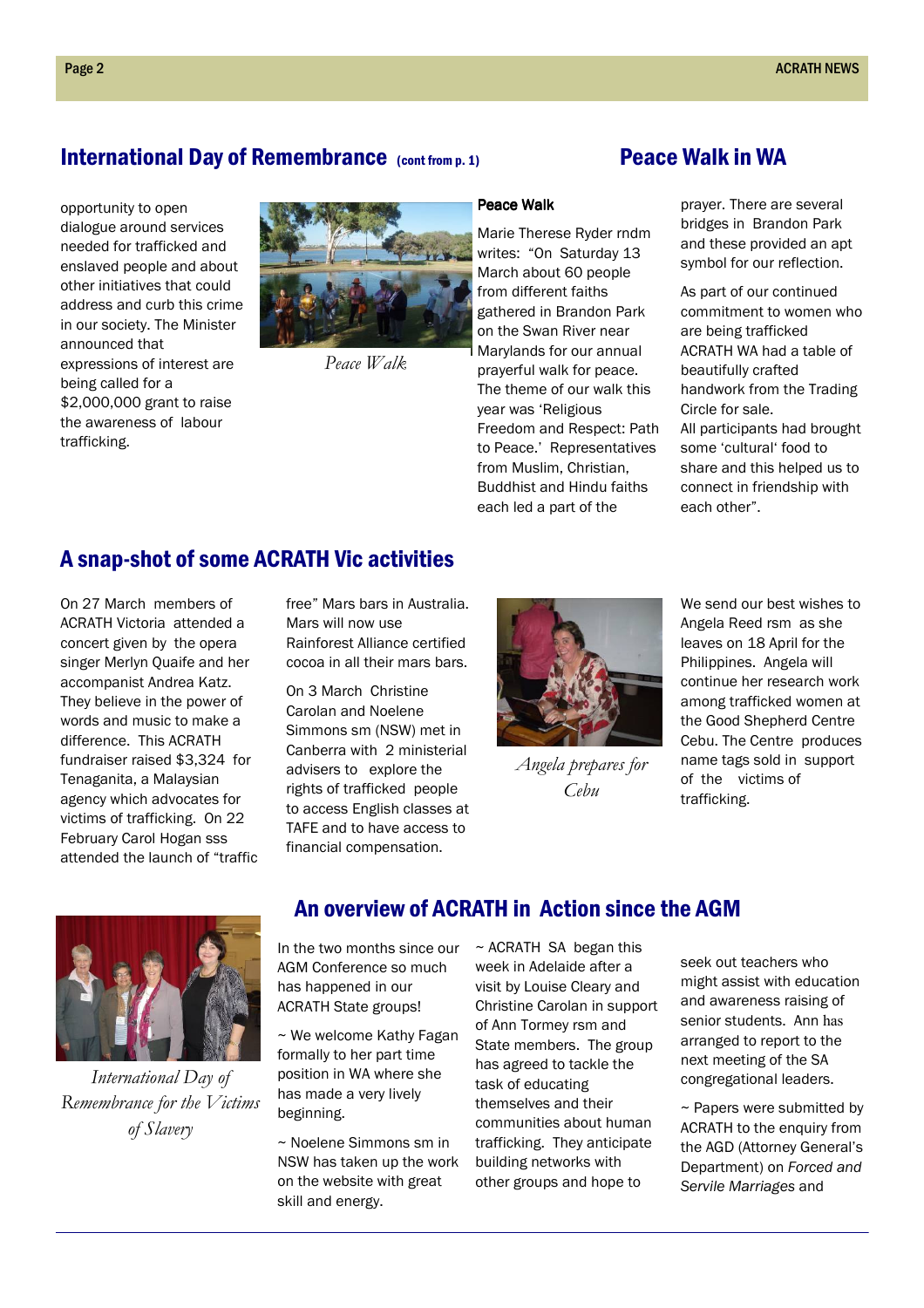#### An overview of ACRATH in action (cont from p. 2)

The Criminal Justice Response to Slavery and People Trafficking; Reparation; and Vulnerable Witness Protections. Thanks to Christine Carolan for steering this work.

~ Our networking efforts have proven fruitful on many fronts. To name a few: an invitation to speak with the Human Rights Sub-Committee of the Joint Standing Committee on

Foreign Affairs, Defence and Trade; meetings with AFP in different States. On April 14 we have been invited to participate in a AFP and AGD initiative: People Trafficking: Achieving Collaborative **Awareness** 

The newsletter captures some of the liveliness of our Members and passion for our work.

Thank you to each one for your efforts, proving once again Margaret Mead's adage:

"Never doubt that a small group of thoughtful committed citizens can change the world."

Louise Cleary csb



ACRATH members rejoice with Sarah Menassa–Rose and Jassen on the safe arrival of their daughter Sophia Therese.

# Strengthening International Networks

Monica Weedon fmdm reports: "In February I was fortunate to be attending a meeting of Franciscan's International in Bangkok in Thailand. ACRATH funded me to extend my time there to do some networking in the area of anti-trafficking. I was able to spend 4 days with the Good Shepherd sisters in Pattaya at their 'Fountain of Life' centre for women and children. They do great work there empowering women

through education, vocational training and counseling.

I was also able to visit the Good Shepherd sisters 'Fatima" centre, which, among many other things, provides women with employment producing beautiful articles for places like the Trading Circle. An appointment was arranged for me with two Australian Federal Police in Bangkok. They invited members of the Thai Social and Welfare

Development agency who have an anti-trafficking department. The Director who attended was pleased to hear that ACRATH is addressing the 'demand' issue in our community education and awareness raising. The whole trip to Thailand was a great opportunity for strengthening established networks and creating new ones and it was also a great learning experience for me personally".



Fatima Centre, Bangkok Trafficking Prevention Work

#### News from ACRATH Western Australia

Naomi Mc Clements sgs and Kathy Fagan spoke recently to 100 Year 10 students at Mercedes Girls College. The talk focused on the 'Fountain of Life Centre' in Pattaya, Thailand linking this with the work of the Trading Circle. They showed photographs of Kathy's daughter working in

Pattaya. Further talks on the issue of Trafficking in schools and Universities, Multicultural and Women's Centres are being planned. Jane Triffitt has been following up on FAIRTRADE Chocolate for Easter and collected information about where it can be accessed in Perth. Lucy Van Kessel pbvm redrafted the media release

and made it available for ACRATH members to use in Churches, shopping Centres and Office notice boards. ACRATH WA wishes to thank all for the assistance that they are providing by sharing resources and supporting them as a fairly new and isolated group.



Kathy Fagan WA